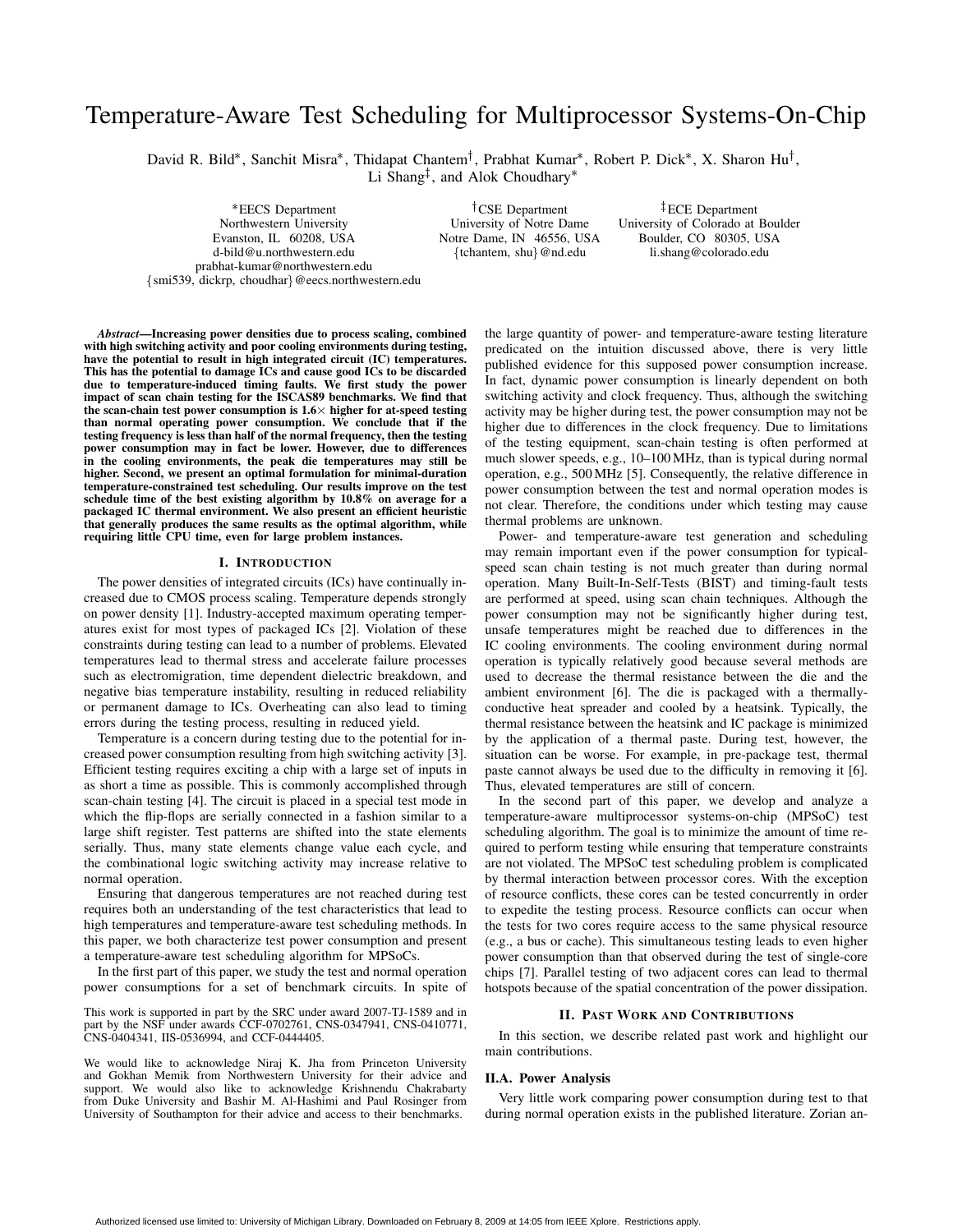alyzed the power consumption for a benchmark circuit, ASIC Z [8]. He reports a normal operation power consumption of 0.9 W and an at-speed BIST test power consumption that is about  $2.5 \times$  higher: 2.3 W. This provides evidence that, if the test frequency is less than half the normal operating frequency, the power consumption might not be significantly higher during test.

Pouya and Crouch measured the power consumptions of compressed and uncompressed scan-chain test sets [9]. Although it was commonly believed that the compressed test set, with higher switching activity, would have much higher power consumption, this was not the case. They determined that the majority of the power consumption was due to the clock tree, specifically the clock inputs of the flip-flops. Because the clock inputs toggle at every clock transition, the power consumption was not affected by the differences in the combinational switching activity. The authors also state that tests with the ColdFire microprocessor core showed test power increases of  $3 \times$  over normal operation. They also mention that there have been reported cases where compressed test patterns have led to an  $8 \times$  increase in power consumption. However, they provide neither data nor references to support these claims.

Shi and Kapur report that historically, power consumption during scan-chain test is  $3 \times$  greater than during normal operation and that test patterns for some designs have lead to a  $30 \times$  increase [3]. However, they also do not provide data or references to support these claims.

Power Analysis Contributions: We provide a detailed study of the normal operation and scan-chain test power consumptions for the ISCAS89 benchmarks. We find that the switching activity is  $4.1 \times$ higher during test and that, for at-speed testing, the power consumption is only  $1.6 \times$  greater. This suggests that power consumption will be greater during scan-chain test only if the testing clock frequency is greater than approximately half the normal operating frequency.

## II.B. Test Scheduling

Several power-constrained approaches to test scheduling based on test reordering have been proposed in the literature. For single core systems, Flores et al. minimize the overall power consumption using test pattern sequence reorganization, taking into account don't-cares in the test vectors [10]. Girard et al. use test vector ordering to minimize the average power consumption [11]. Nourani and Chin introduce a Mixed Integer Linear Programming (MILP) based solution to perform power-time tradeoff analysis for SoC test schedules, allowing for a choice among several constraints including average and peak power consumption [12]. Iyengard and Chakrabarty present a technique for scheduling tests for SoCs under test precedence relationships and peak power constraints [13].

Minimizing peak power consumption does not necessarily minimize peak temperature because of spatial variations in the power and thermal profiles. High spatial power density concentrates heat generation, resulting in a high peak temperature and thermal hotspots.

Several papers describe methods to reduce peak temperature considering spatial and temporal power density variation. Liu, Veeraraghavan, and Iyengar present a method to reduce peak temperature and balance the thermal profile across a chip, assuming a limitedwidth test access mechanism [14]. They present a heuristic based on rectangle packing to minimize the testing time given a test access mechanism width and maximum temperature constraint. They present two algorithms that, starting from the heuristic test schedule, reduce the peak temperature and balance the thermal profile, at the expense of a 10.9% average increase in total schedule length. They do not provide an optimal formulation and thus cannot compare their final schedule lengths to the best possible under the reduced temperature constraint.

He et al. describe a combinatorial optimization-based method for reducing testing time, also assuming a limited-width test access



Figure 1. Example schedule illustrating the weakness of the clique set scheduling method.

mechanism, by partitioning and interleaving the test sequences for individual cores [15]. In cases where executing an entire test sequence for a core raises the peak temperature above the temperature bound, the sequence is split into portions small enough that the bound is not reached. The partitions for various cores are interleaved so that an individual core is allowed to cool between test partitions but the test access bus is still efficiently utilized. To avoid the need to integrate thermal analysis into their formulation, they assume that heat flow between neighboring cores is negligible and thus, for a given partition length, the temperature impact on a core can be precomputed.

Rosinger, Al-Hashimi, and Chakrabarty present a technique to minimize testing time given thermal constraints and arbitrary resource conflicts [7]. They base their method on a minimal clique-set covering. The test set is represented as an undirected graph, with edges connecting tests that can be executed in parallel. A clique set of this graph thus consists of all possible combinations of test sequences that can be conducted concurrently. The execution time for a clique is taken to be the execution time of the longest test sequence in that clique. Their method finds the subset of cliques that covers all test sequences, never exceeds some temperature bound, and minimizes the total execution time.

Rosinger, Al-Hashimi, and Chakrabarty's technique requires that all test sequences in a chosen clique finish before another clique of test sequences can begin. Thus, if a clique consists of a short and long test sequence, test sequences that conflict with only the short test sequence cannot begin executing until both short and long test sequences have finished. Similarly, test sequences that are prevented by a temperature constraint only when both short and long test sequences are executing in parallel are forced to postpone execution until both have finished. This may lead to unnecessarily-long test times.

The total testing time can potentially be reduced if test sequences are allowed to begin as soon as this would not violate temperature and resource usage constraints, rather than waiting for the entire previous clique set to finish. This is illustrated in Figure 1. For cliques  $\{1, 2, \ldots\}$  $3\}$  and  $\{4\}$ , the clique set based approach schedules test 4 only after test 3 completes. However, it could legally be scheduled after test 2 completes (the shaded box), which would lead to a shorter overall test sequence.

Test Scheduling Contributions: We propose a solution that allows tasks to begin at arbitrary start times. Our work makes the following main contributions:

- 1) An optimal formulation, including integrated thermal analysis, for test scheduling under thermal and resource constraints. This formulation permits arbitrary test start times and yields an average improvement of 10.8% and a maximum improvement of 36.7% in test time compared to past work.
- 2) A heuristic based on this formulation that handles large problem instances. The heuristic has an average increase in scheduling length of 0.5%, and at most 11.1%, relative to the optimal formulation. It has an average and maximum improvement of 10.5% and 36.7% over past work, and was never worse.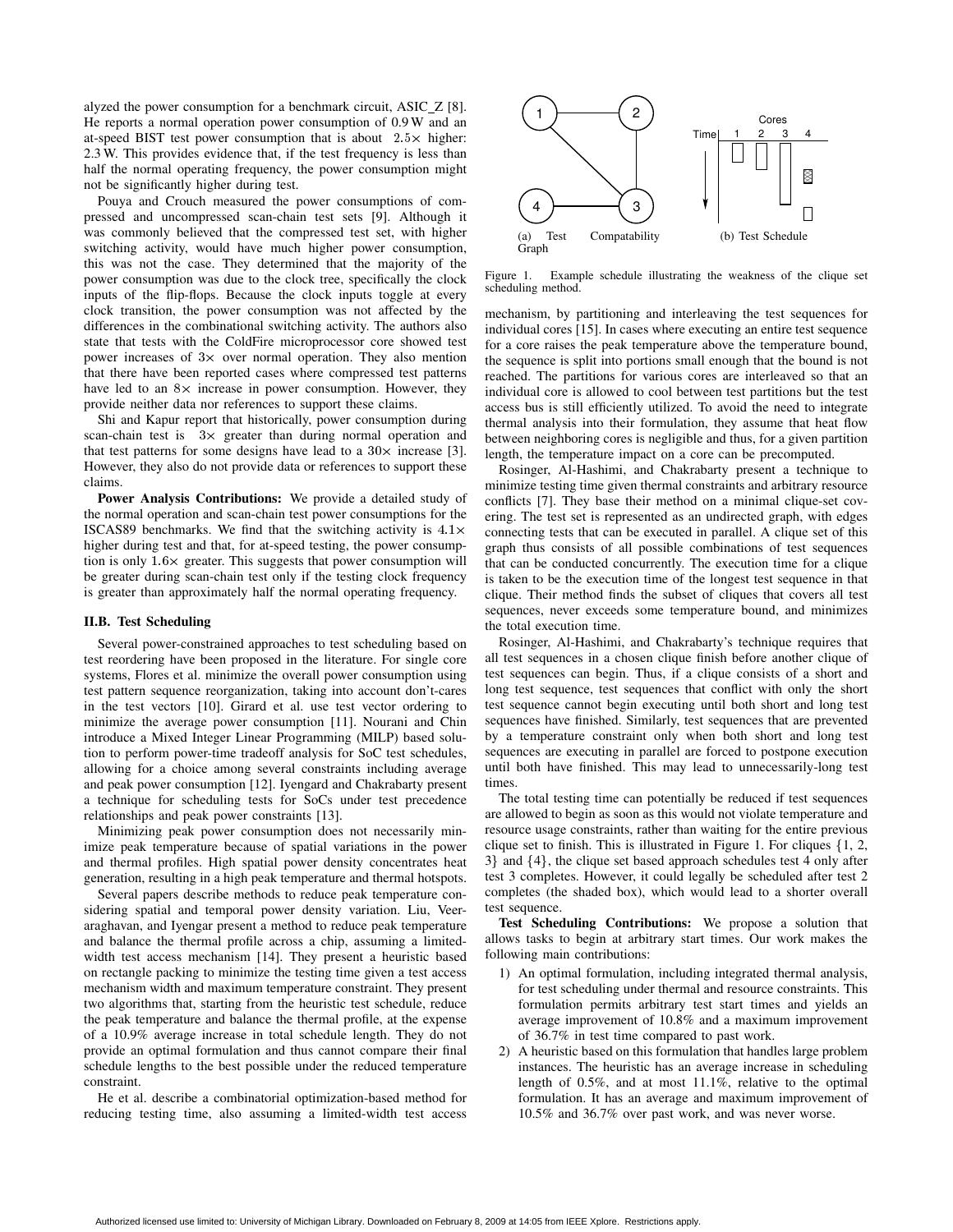The rest of this paper is organized as follows. Section III compares test power consumption to normal operation power consumption. Section IV explains our temperature-aware MPSoC testing model. Section V gives an MILP formulation for the temperature-aware MP-SoC test scheduling problem and compares its results with past work. Section VI presents and evaluates our proposed computationallyefficient heuristic.

# III. POWER ANALYSIS

This section describes the normal operation and test mode power consumption analysis that we performed on the ISCAS89 benchmarks [16]. These benchmarks were chosen because they are representative of typical sequential logic designs, and thus are suitable for scan-based testing. Additionally, they have been widely used in computer-aided design research.

# III.A. Experimental Setup

Each benchmark circuit was mapped to an industrial TSMC 65 nm standard cell library using Synopsys Design Compiler for a 2 ns clock period (500 MHz). To support scan testing, test\_enable, test\_input, and test\_output pins were added. Using Synopsys DFT Compiler, all flip-flops were replaced with scan flip-flops and connected into a single scan-chain. For larger circuits, it is common for multiple scanchains to be used to reduce the time necessary to load a test vector. However, that will not have a significant impact on the average power consumption; the majority of the state elements still toggle each cycle.

Test vectors were generated using Synopsys TetraMax ATG for a 10 ns test clock period (100 MHz) for the full fault list. Test pattern compression was not performed. A Verilog testbench suitable for cycle-accurate simulation of the test vector set was generated.

For normal operation, input vectors were generated randomly using a 10% switching probability for each primary input in the circuit. A random input vector served as the base and subsequent vectors were generated iteratively. For each circuit, the number of vectors generated (and thus the number of cycles simulated) was 500 times the number of primary inputs. To facilitate comparison with the test power numbers, the clock period was once again set to 10 ns.

Both the test and normal operation testbenches were simulated using Synopsys VCS, a cycle-accurate Verilog simulator. All value changes for each net were logged in the industry standard VCD format.

Power analysis was performed using Synopsys Primetime PX. Using power models supplied with the technology library and the switching traces recorded by the testbench simulation, the average power consumption for normal operation and scan test was determined for each circuit. The power consumptions, including leakage, internal, and switching, were calculated from cycle-accurate simulation traces.

#### III.B. Experimental Results and Analysis

The power analysis procedure was performed for 26 of the ISCAS89 benchmarks.<sup>1</sup> The average switching activities are also shown in Table I (Columns 5–7). As was expected, the switching activities are much higher during test, with an 8.5% average during normal operation and a 26.9% average during test. On average, switching activity increases by  $4.1 \times$ . Table I also shows both the normal and scan power consumptions, as well as the increase (Columns 2–4). The average increase in power consumption is 1.6✂.

Based on the average switching activities and the linear dependence of power consumption on switching activity, one might expect to see an approximate  $4.1 \times$  increase in power consumption as well. The observed 1.6✂ increase is well under half of the expected increase. This discrepancy is due to the high power consumption of the clock

<sup>1</sup>Four of the thirty benchmark circuits did not compile successfully.

tree [9]. The reported numbers represent the switching activity in the combinational logic. However, as mentioned earlier, a large fraction of the power consumption is actually due to the toggling of the flipflop clock inputs. This power consumption is independent of the reported switching activity, and thus the  $4.1 \times$  increase in switching activity results in only a 1.6✂ increase in power consumption.

The test and normal operation simulations, were performed at the same speed. The  $1.6 \times$  increase implies that if the normal operating frequency is more than twice the testing frequency, power consumption will be higher during normal operation. We conclude that thermal problems will occur during scan-chain testing only in three circumstances.

- 1) The circuit is tested at a frequency greater than 1/2 normal operating frequency, e.g., during at-speed testing or built-in self test. This would result in higher power consumption than during normal operation.
- 2) The circuit has a greater inter-register combinational logic depth than the ISCAS89 benchmarks, resulting in a greater dependence of total power consumption on combinational switching activity. This would result in higher power consumption than during normal operation.
- 3) The circuit is tested in a thermal environment that is inferior to that used during normal operation, e.g., if the heatsink and fan used during testing results in a higher thermal resistance to the ambient than during normal operation. This would have little impact on power consumption, although it might indirectly increase leakage power. It would result in a higher temperature for the same power profile.

In the following sections, we present an optimal test scheduling formulation (Section V) and an efficient heuristic (Section VI), for use in minimizing test schedule length under a constraint on temperature when testing frequency, circuit structure, or testing thermal environment may produce thermal problems during test.

## IV. SYSTEM MODEL AND PROBLEM DEFINITION

This section formally describes the test scheduling problem for MPSoCs with temperature and resource constraints.

# IV.A. Test Model

Let  $\mathcal C$  be the set of cores to be tested. For each core  $c$  in  $\mathcal C$ ,  $E(c)$ describes the execution time of c's test.  $\Gamma(c_1, c_2)$  is a binary-valued function such that

$$
\Gamma(c_1, c_2) = \begin{cases} 1 & \text{if cores } c_1 \text{ and } c_2 \text{ have a resource conflict} \\ 0 & \text{otherwise.} \end{cases}
$$

Cores with resource conflicts may not be tested concurrently.  $T_{bound}$ is the maximum allowable temperature for any core during the testing process.

The objective is to determine the shortest test schedule that does not violate the temperature or resource constraints. More formally, we should find a test start time  $t_s(c)$  for each  $c \in \mathcal{C}$ , such that no two cores  $c_1$  and  $c_2$  with  $\Gamma(c_1, c_2) = 1$  are executing simultaneously, the chip peak temperature  $T_{max}$  is less than  $T_{bound}$ , and the latest finish time,  $\max_{c \in \mathcal{C}} (t_s(c) + E(c))$ , is minimized.

## IV.B. Thermal Model

Rosinger, Al-Hashimi, and Chakrabarty's solution used external thermal modeling software, HotSpot [1], to compute the peak temperature at each stage of the optimization [7]. In contrast, we directly integrate the thermal model into an MILP-based formulation. The optimal solver thus has full knowledge of the temperature impact of all choices made during the optimization, potentially allowing for more efficient exploration of the solution space. MPSoC spatial power profiles vary over time. To capture this effect, we use a phased steadystate thermal model that evaluates the impact of each of the numerous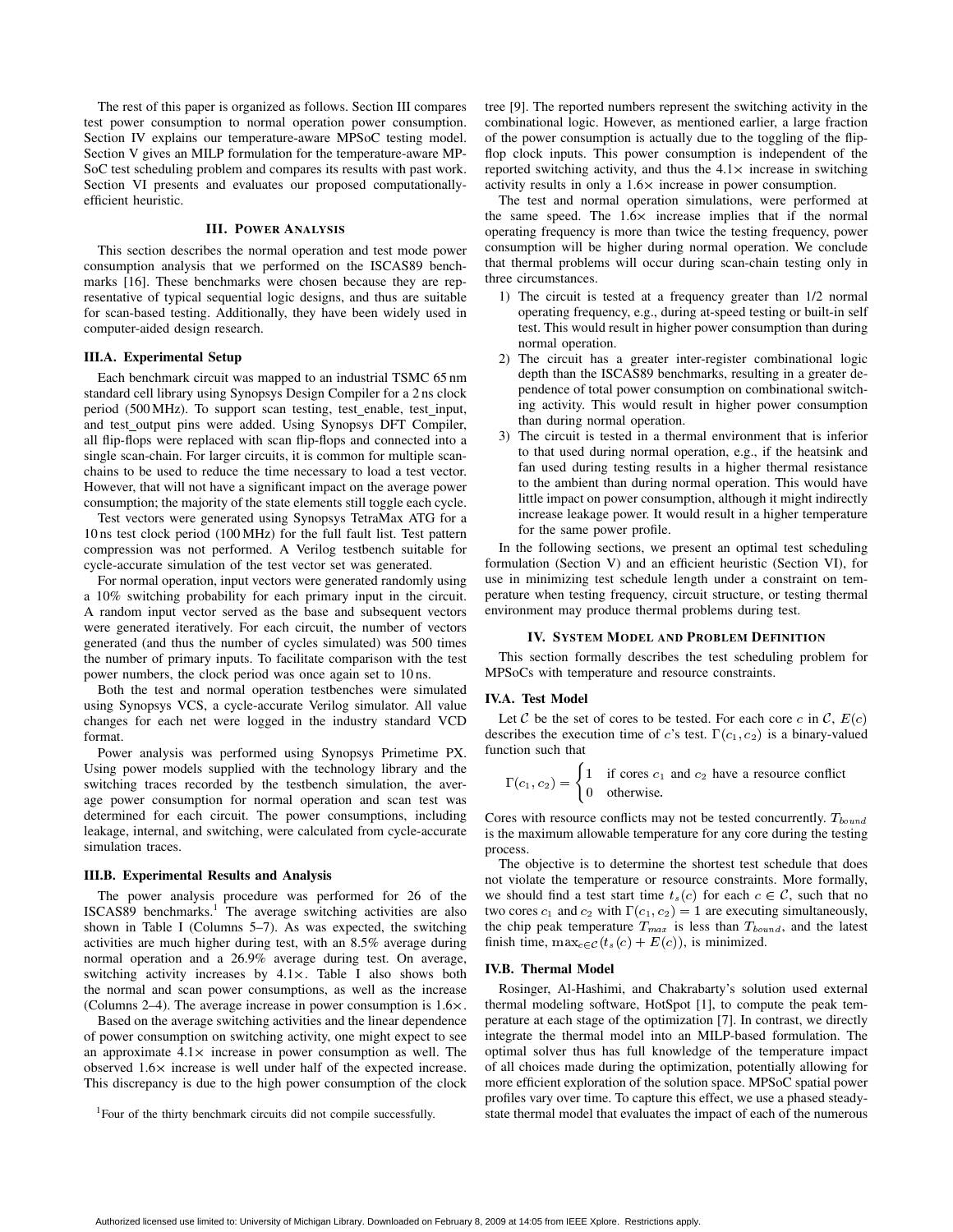| <b>Benchmark</b> | <b>Normal</b> | <b>Scan</b> | <b>Power</b>        | <b>Normal</b>     | <b>Scan</b>       | Switching           |
|------------------|---------------|-------------|---------------------|-------------------|-------------------|---------------------|
|                  | Power (W)     | Power (W)   | Increase $(\times)$ | Switching $(\% )$ | Switching $(\% )$ | Increase $(\times)$ |
| s9234            | $1.76e-04$    | $3.20e-04$  | 1.82                | 3.80              | 30.00             | 7.89                |
| s38584           | 1.97e-03      | 3.13e-03    | 1.59                | 12.00             | 38.00             | 3.17                |
| s838             | 3.60e-05      | 7.04e-05    | 1.96                | 2.90              | 24.00             | 8.28                |
| s35932           | $2.70e-03$    | 3.70e-03    | 1.37                | 17.00             | 39.00             | 2.29                |
| s386             | 9.57e-06      | 1.13e-05    | 1.18                | 11.00             | 16.00             | 1.45                |
| s526             | 3.00e-05      | 4.71e-05    | 1.57                | 10.00             | 32.00             | 3.20                |
| s382             | 2.88e-05      | 4.54e-05    | 1.58                | 9.90              | 36.00             | 3.64                |
| s1488            | 1.98e-05      | 3.03e-05    | 1.53                | 11.00             | 18.00             | 1.64                |
| s1423            | 1.01e-04      | 1.72e-04    | 1.70                | 8.40              | 34.00             | 4.05                |
| s953             | 3.78e-05      | 5.21e-05    | 1.38                | 5.90              | 12.00             | 2.03                |
| s400             | 2.84e-05      | $4.53e-0.5$ | 1.60                | 9.50              | 36.00             | 3.79                |
| s5378            | 2.49e-04      | 3.70e-04    | 1.49                | 9.70              | 28.00             | 2.89                |
| s641             | $2.50e-0.5$   | 3.64e-05    | 1.46                | 8.20              | 17.00             | 2.07                |
| s713             | 2.49e-05      | 3.66e-05    | 1.47                | 8.10              | 17.00             | 2.10                |
| s349             | 2.14e-05      | 3.25e-05    | 1.52                | 11.00             | 31.00             | 2.82                |
| s832             | 9.76e-06      | 1.64e-05    | 1.68                | 8.10              | 16.00             | 1.98                |
| s298             | 2.22e-05      | 3.00e-05    | 1.35                | 16.00             | 32.00             | 2.00                |
| s13207           | 7.78e-04      | $1.33e-03$  | 1.71                | 5.60              | 35.00             | 6.25                |
| s38417           | 1.95e-03      | 3.75e-03    | 1.92                | 2.50              | 43.00             | 17.20               |
| s420             | 1.80e-05      | 3.38e-05    | 1.88                | 4.10              | 24.00             | 5.85                |
| s15850           | 6.37e-04      | 1.16e-03    | 1.82                | 4.40              | 34.00             | 7.73                |
| s510             | 6.84e-06      | 1.91e-05    | 2.79                | 3.30              | 21.00             | 6.36                |
| s1238            | $3.10e-0.5$   | $3.10e-05$  | 1.00                | 9.00              | 7.10              | 0.79                |
| s344             | 2.14e-05      | 3.29e-05    | 1.54                | 11.00             | 32.00             | 2.91                |
| s820             | 9.99e-06      | 1.54e-05    | 1.54                | 8.00              | 14.00             | 1.75                |
| s444             | 2.90e-05      | 4.33e-05    | 1.49                | 11.00             | 33.00             | 3.00                |

TABLE I AVERAGE POWER CONSUMPTION AND SWITCHING ACTIVITY FOR ISCAS89 BENCHMARKS

power profiles that occur in time, i.e., it considers the thermal effects of all concurrently-executing test sequences at each time instant. This phased steady-state formulation can be described by a linear system of equations.

Heat flow is modeled using the thermo-resistive model [17]. This is illustrated in Figure 2 for two cores. The arrows in the diagram map from physical regions in the IC to nodes in the model. For each core, the interface layer, heatspreader, and heatsink are lumped into one element. Additional neighboring cores are not shown, but would be modeled in a similar fashion. We model an MPSoC as a set of cores C. For each core  $c \in \mathcal{C}$ , the length, width, height, and location are specified and the set of neighbors  $\mathcal{N}_c$  is computed. Lateral thermal conductance between neighbors is represented by  $G_N(c, n)$ . The heatsink is modeled using discrete thermal elements corresponding to the locations of the underlying cores, with  $G_H(c)$  representing the vertical thermal conductance between a core and its heatsink element.  $G_{NH}(c, n)$  is the lateral conductance between adjacent elements. The interface layer is included in the heatsink elements because it is thin enough that lateral heat flow within it is negligible. Note that lateral heat flow in both the heatsink and silicon are modeled explicitly.  $G_A(c)$  is the conductance to the ambient environment, which has temperature  $T_A$ . The power consumed by core  $c$  while running its associated test sequence is given by  $P(c)$ .

The thermal conductances are computed assuming a 0.6 mm thickness for the silicon die and 1 mm thickness for the copper heat spreader and heatsink. The conductivity of silicon is taken to be 148 W/mK and that of copper, 400 W/mK. The ambient temperature,  $T_A$ , is set to 45 °C.

Although the phased steady-state thermal model considers the effects of time-varying power profile on thermal profile, it does not model heat capacity. This is valid as long as the test sequence durations are much larger than the thermal RC time constant multiplied by the maximum power consumption variation, i.e., many hundreds of microseconds [18]. The test sequence lengths for our benchmarks range from 10 ms to 8,448 ms with an average time of 691 ms. Steadystate temperatures can only increase when the power consumption increases, which can happen only when a core begins to execute its test. Thus, for this phased steady-state analysis, the temperatures need only be computed at the start of each test. The temperature  $T(c, t)$ 



Figure 2. Thermoresistive model for two neighboring cores  $m$  and  $n$ . The arrows map from physical regions in the IC to the nodes in the thermoresistive model. For each core, the interface layer, heatspreader, and heatsink are lumped into one element.

of core  $c$  at time  $t$  can be computed as follows:

$$
0 = G_H(c) \cdot [T(c, t) - T_H(c, t)] - \beta(c, t) \cdot P(c) + \sum_{n \in \mathcal{N}_c} G_N(c, n) \cdot [T(c, t) - T(n, t)]
$$
(1)

$$
0 = G_H(c) \cdot [T_H(c, t) - T(c, t)] + G_A(c) \cdot [T_H(c, t) - T_A] + \sum_{n \in \mathcal{N}_c} G_{NH}(c, n) \cdot [T_H(c, t) - T_H(n, t)]
$$
(2)

where  $T_H(c, t)$  is the temperature of the heatsink element corresponding to MPSoC core  $c$  at time  $t$ . For the phased steady-state model, the core temperature can only increase when a test sequence begins. Thus,  $T(c_1, c_2)$  and  $T_H(c_1, c_2)$  refer the core and heatsink temperatures of core  $c_1$  at the time when  $c_2$  begins its test sequence.  $\beta(c, t)$  is 1 if core  $c$  is executing its test sequence at time  $t$  and is 0 otherwise.

In Section VI, we compare the temperatures calculated using this thermal model with those computed using publicly-available thermal modeling software. Those results show that this coarsegrained phased steady-state thermal model provides enough accuracy for the test scheduling problem.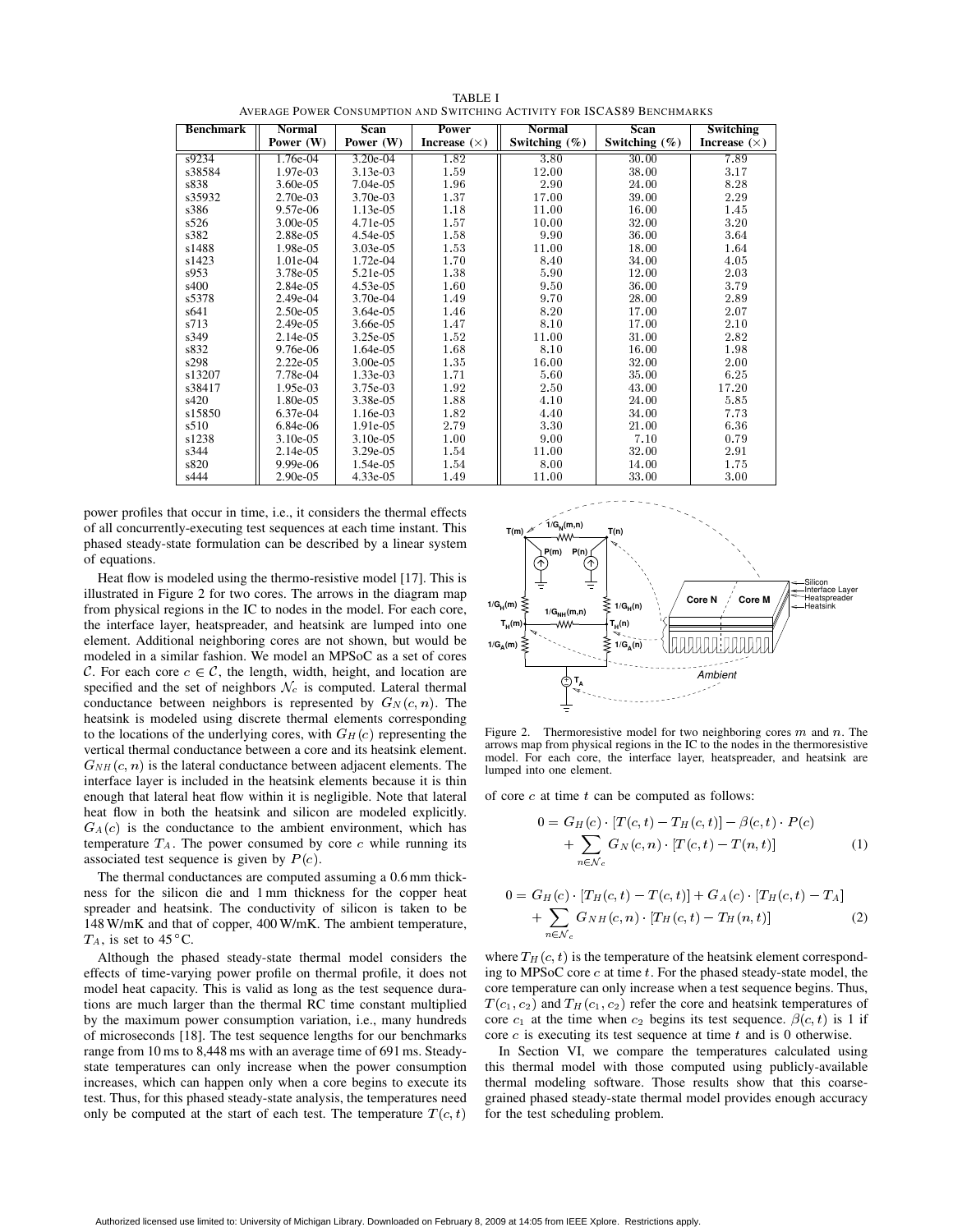| <b>Design</b> | <b>Threshold</b><br>Temp $(^{\circ}C)$ | <b>Clique Set</b><br>Test Length (s) | <b>Optimal</b><br>Test Length (s) | <b>Improvement Over</b><br>Clique Set $(\% )$ | <b>Heuristic</b><br>Test Length (s) | <b>Increase Over</b><br>Optimal $(\% )$ | <b>Improvement Over</b><br>Clique Set $(\% )$ |
|---------------|----------------------------------------|--------------------------------------|-----------------------------------|-----------------------------------------------|-------------------------------------|-----------------------------------------|-----------------------------------------------|
|               |                                        |                                      |                                   |                                               |                                     |                                         |                                               |
| asic z        | $\overline{55}$                        | 0.323                                | 0.204                             | 36.7                                          | 0.209                               | $\overline{2.5}$                        | 35.3                                          |
| $asic_ z$     | 56                                     | 0.323                                | 0.204                             | 36.7                                          | 0.204                               | 0.0                                     | 36.7                                          |
| $asic_z$      | 57                                     | 0.282                                | 0.191                             | 32.3                                          | 0.191                               | 0.0                                     | 32.3                                          |
| asic z        | 58                                     | 0.282                                | 0.191                             | 32.3                                          | 0.191                               | 0.0                                     | 32.3                                          |
| $asic_ z$     | 59                                     | 0.282                                | 0.191                             | 32.3                                          | 0.191                               | 0.0                                     | 32.3                                          |
| kime          | 49                                     | 4.120                                | 3.180                             | 22.8                                          | 3.180                               | 0.0                                     | 22.8                                          |
| kime          | 50                                     | 3.490                                | 3.180                             | 8.9                                           | 3.180                               | 0.0                                     | 8.9                                           |
| kime          | 51                                     | 3.490                                | 3.180                             | 8.9                                           | 3.180                               | 0.0                                     | 8.9                                           |
| kime          | 52                                     | 3.490                                | 3.180                             | 8.9                                           | 3.180                               | 0.0                                     | 8.9                                           |
| kime          | 53                                     | 3.490                                | 3.180                             | 8.9                                           | 3.180                               | 0.0                                     | 8.9                                           |
| muresan 10    | 49                                     | 2.000                                | 1.900                             | 5.0                                           | 1.900                               | 0.0                                     | 5.0                                           |
| muresan 10    | 50                                     | 2.000                                | 1.900                             | 5.0                                           | 1.900                               | 0.0                                     | 5.0                                           |
| muresan 10    | 51                                     | 2.000                                | 1.900                             | 5.0                                           | 1.900                               | 0.0                                     | 5.0                                           |
| muresan 10    | 52                                     | 2.000                                | 1.900                             | 5.0                                           | 1.900                               | 0.0                                     | 5.0                                           |
| muresan 10    | 53                                     | 2.000                                | 1.900                             | 5.0                                           | 1.900                               | 0.0                                     | 5.0                                           |
| muresan 20    | 73                                     | 4.200                                | 3.600                             | 14.3                                          | 4,000                               | 11.1                                    | 4.8                                           |
| muresan 20    | 74                                     | 4.100                                | 3.600                             | 12.2                                          | 3.600                               | 0.0                                     | 12.2                                          |
| muresan 20    | 75                                     | 4.100                                | 3.600                             | 12.2                                          | 3.600                               | 0.0                                     | 12.2                                          |
| muresan 20    | 76                                     | 4.100                                | 3.600                             | 12.2                                          | 3.600                               | 0.0                                     | 12.2                                          |
| muresan 20    | 77                                     | 4.100                                | 3.600                             | 12.2                                          | 3.600                               | 0.0                                     | 12.2                                          |
| system_1      | $\overline{75}$                        | 2.880                                | 2.880                             | $\overline{0.0}$                              | 2.880                               | 0.0                                     | 0.0                                           |
| system_1      | 76                                     | 2.880                                | 2.880                             | 0.0                                           | 2.880                               | 0.0                                     | 0.0                                           |
| system_1      | 77                                     | 2.880                                | 2.880                             | 0.0                                           | 2.880                               | 0.0                                     | 0.0                                           |
| system 1      | 78                                     | 2.880                                | 2.880                             | 0.0                                           | 2.880                               | 0.0                                     | 0.0                                           |
| system_1      | 79                                     | 2.880                                | 2.880                             | 0.0                                           | 2.880                               | 0.0                                     | 0.0                                           |
| system s      | 60                                     | 9.226                                | 8.448                             | 8.4                                           | 8.448                               | 0.0                                     | 8.4                                           |
| system_s      | 61                                     | 8.448                                | 8.448                             | 0.0                                           | 8.448                               | 0.0                                     | 0.0                                           |
| system_s      | 62                                     | 8.448                                | 8.448                             | 0.0                                           | 8.448                               | 0.0                                     | 0.0                                           |
| system s      | 63                                     | 8.448                                | 8.448                             | 0.0                                           | 8.448                               | 0.0                                     | 0.0                                           |
| system_s      | 64                                     | 8.448                                | 8.448                             | 0.0                                           | 8.448                               | 0.0                                     | 0.0                                           |

TABLE II TEST SCHEDULE LENGTHS

#### V. MILP FORMULATION

We have developed a mixed integer linear program to find an optimal solution to the test scheduling problem. This formulation draws from our previous work on real-time task scheduling [17]. The MILP formulation minimizes the total test schedule time while constraining the maximum temperature of any core and ensuring that no resource constraints are violated.

We define the following variables:

$$
\eta(c_1, c_2) = \begin{cases}\n1 & \text{if core } c_1 \text{ finishes testing before core } c_2 \text{ begins} \\
0 & \text{otherwise}\n\end{cases}
$$
\n
$$
\beta(c_1, c_2) = \begin{cases}\n1 & \text{if core } c_2 \text{ starts testing before } c_1 \text{ begins} \\
0 & \text{otherwise}\n\end{cases}
$$
\nand overlaps the testing of core  $c_1$ 

The start and finish times for each core are represented by  $t_s(c)$  and  $t_f(c)$ , respectively. The following constraint sets the finish time to the sum of the start time and the execution time.

$$
\forall c \in \mathcal{C} : t_f(c) = t_s(c) + E(c)
$$

As mentioned in Section IV-B, we need only sample the temperature at the start of each test. The linear temperature equations presented previously are included in the formulation without need of modification. Thus, the following relation ensures that the peak temperature  $T_{bound}$  is never violated.

$$
\forall c_1 \in \mathcal{C}, \forall c_2 \in \mathcal{C} : T_{bound} \geq T(c_1, c_2)
$$

The following constraints ensure that  $\eta(c_1, c_2) = 1$  if and only if test  $c_1$  finishes before test  $c_2$  begins. In particular, the next constraint guarantees that for a pair of tasks at most one of the corresponding  $\eta$  variables is 1.

$$
\forall c_1 \in \mathcal{C}, \forall c_2 \in \mathcal{C} : \eta(c_1, c_2) + \eta(c_2, c_1) \leq 1
$$

The following constraint specifies that if the cores have a resource conflict, their execution times do not overlap. More specifically, if  $\Gamma(c_1, c_2)$  is 1, the cores have a resource conflict and this constraint will ensure that one finishes its test before the other begins.

$$
\forall c_1 \in \mathcal{C}, \forall c_2 \in \mathcal{C} : \eta(c_1, c_2) + \eta(c_2, c_1) \geq \Gamma(c_1, c_2)
$$

The subsequent two constraints ensure that if  $t_f(c_1) \geq t_s(c_2)$ , then  $\eta(c_1, c_2)$  is set to 0 and vice versa.  $\lambda$  is a constant larger than the longest possible test sequence. In our case,  $\lambda$  can be set to the sum of all the test execution times.

$$
\forall c_1 \in \mathcal{C}, \forall c_2 \in \mathcal{C} : t_f(c_1) \le t_s(c_2) + (1 - \eta(c_1, c_2)) \cdot \lambda
$$

$$
\forall c_1 \in \mathcal{C}, \forall c_2 \in \mathcal{C} : t_s(c_2) \le t_f(c_1) + \eta(c_1, c_2) \cdot \lambda
$$

The next set of constraints ensure that  $\beta(c_1, c_2) = 1$  if and only if  $t_s(c_2) \leq t_s(c_1) \leq t_f(c_2)$ . Specifically, the next two constraints force  $\beta(c_1, c_2)$  to be 0 if either of the two inequalities does not hold.

$$
\forall c_1 \in \mathcal{C}, \forall c_2 \in \mathcal{C} : t_s(c_1) \leq t_f(c_2) + (1 - \beta(c_1, c_2)) \cdot \lambda
$$
  

$$
\forall c_1 \in \mathcal{C}, \forall c_2 \in \mathcal{C} : t_s(c_2) \leq t_s(c_1) + (1 - \beta(c_1, c_2)) \cdot \lambda
$$

The following constraint forces  $\beta(c_1, c_2)$  to 1 if both do hold.  $\epsilon$ is small constant used to ensure that floating-point calculation errors do not cause contiguous tasks to appear to overlap in time.

$$
\forall c_1 \in \mathcal{C}, \forall c_2 \in \mathcal{C}: t_s(c_1) - \eta(c_2, c_1) \cdot \lambda \leq t_s(c_2) + \beta(c_1, c_2) \cdot \lambda - \epsilon
$$

For the sake of consistency, we let

$$
\beta(c_1,c_1)=1
$$

We minimize the total test schedule length, or equivalently, the latest test finish time by introducing a variable  $t_{finish}$ , which represents the total time for the test schedule.

> $\forall c \in \mathcal{C}: t_{finish} \geq t_f(c)$ minimize  $t_{finish}$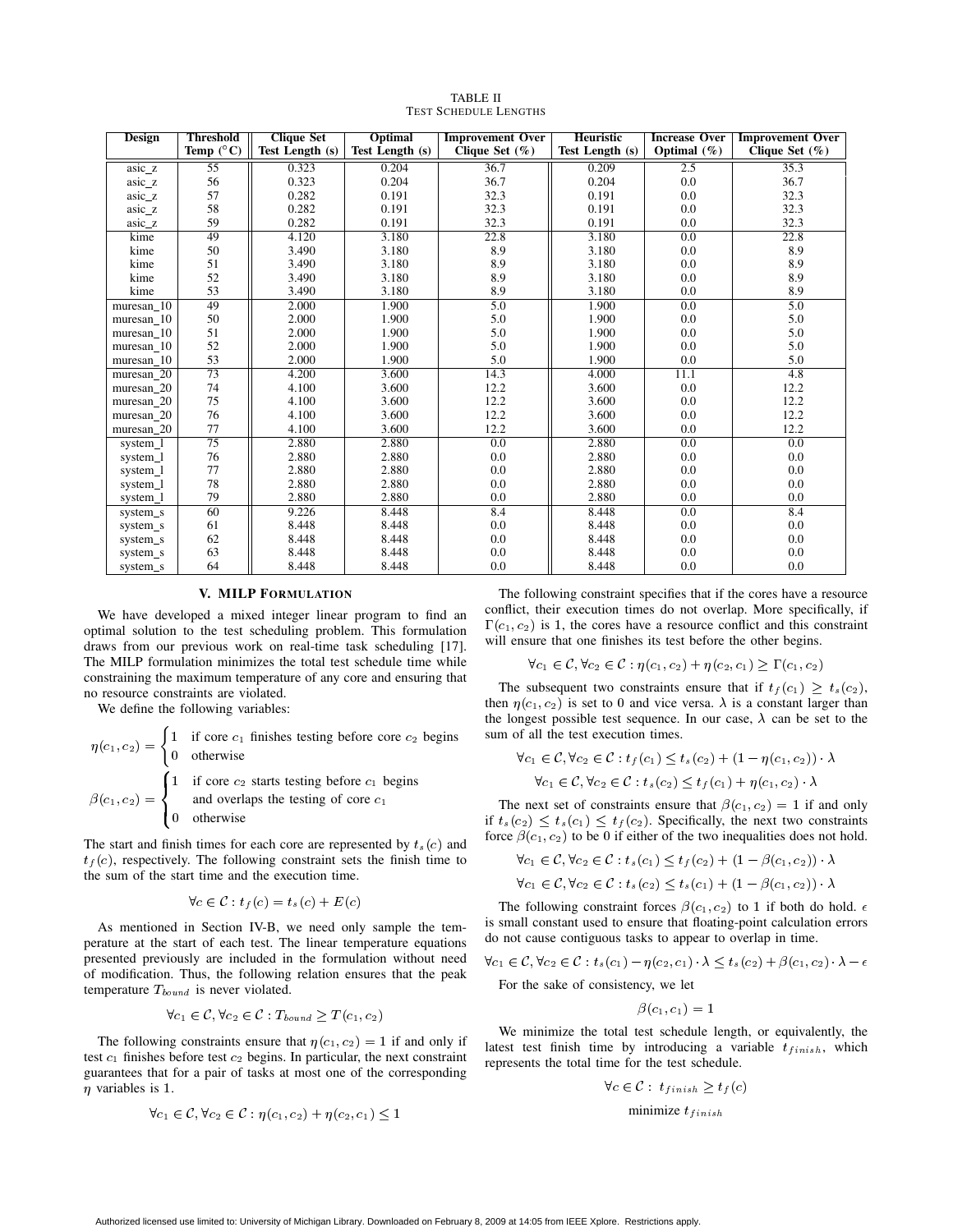## Optimal Results

The optimal formulation was solved using AMPL and CPLEX for the same set of MPSoC designs used by Rosinger, Al-Hashimi, and Chakrabarty for their clique set technique [19], [20]. For each benchmark, the set of resources or cores, the floorplan, the test sequence lengths, the test sequence power consumptions, and resource conflicts are specified. The thermal conductivities for the thermal model presented in Section IV-B are computed based on the floorplan. Each design was evaluated for five different temperature bounds in 1°C increments. Multiple evaluations are used to provide a better sense of the discontinuous relationship between temperature bounds and optimal schedule lengths. For each design, bounds were selected that highlights this relationship.

In order to compare our results with prior work on the clique set formulation [7], we reimplemented the technique using an MILP formulation with our thermal model. For a given design, all cliques of the resource constraint graph are precomputed. The phased-steady state thermal model is implemented in the formulation to calculate the peak temperature for each clique. From the subset of cliques that do not violate the thermal constraint, the formulation chooses those that fully cover the set of tests and minimizes the total test schedule length.

The results are shown in Table II. Our optimal formulation yields average and maximum improvements in test schedule length of 10.8% and 36.7% compared to the clique set technique. For most designs and temperatures evaluated, our MILP formulation yields a test schedule limited only by the resource conflicts (i.e., increasing the temperature bounds further will not improve the test schedule). In the case of design system l, no improvement is seen for any temperature. This design is severely resource-constrained; the majority of the cores are compatible with only one, if any, of the other cores. For such a design, the clique sets will contain only a single test, and thus the two approaches will yield identical results.

#### Extensions to the Model

Our choice of benchmarks in the preceeding section was motivated by our comparison with the prior work. More realistic designs would have a finer granularity for the test sequences and would include the number of physical resources on the Automated Test Equipment (ATE) necessary for each test. For example, the number of probe pins available is a physical limitation of the test equipment, and so provides an additional constraint on the sets of tests that can be scheduled concurrently. However, the proposed technique is applicable to these more realistic circuits with few or no modifications.

Although for the benchmarks we used in our experiments each resource had a single atomic test sequence, some real test sequences are composed of several shorter sequences that need not be executed consecutively. Our technique can easily handle this with no modification. The test sequence for a given core is first split into its shortest (atomic) subsequences. Resource conflicts are added between these subsequences and each subsequence is scheduled as a separate test.

The probe pin limitation can be easily handled with the addition of a single constraint. We assume that the test access mechanism for each core or resource is predetermined and thus the number of probe pins required for each test sequence is already known. Given the number of pins available on the ATE,  $\Psi_{max}$ , and the number of pins required by each test,  $\Psi(c)$ , the following constraint ensures the number of pins in use is never greater than the total number of pins.

$$
\forall c_1 \in \mathcal{C} : \Psi_{max} \geq \sum_{c_2 \in \mathcal{C}} \beta(c_1, c_2) \Psi(c_2)
$$

# VI. HEURISTIC

The MILP formulation of the problem is guaranteed to find an optimal solution, but the problem is  $\mathcal{NP}$ -hard by reduction from task Algorithm 1 TestSched()

```
1: cur\_time \leftarrow 0
```

```
2: running_cores \leftarrow \emptyset
```
- 3: verify that each core can be scheduled in isolation
- 4: if any core cannot be scheduled in isolation then
- 5: halt
- 6: end if
- 7: while there are unscheduled cores do
- 8: *seed\_cores*  $\leftarrow$  all unscheduled cores which could be legally scheduled
- 9: *to sched*  $\leftarrow \emptyset$
- 10: **if** *seed\_cores*  $\neq \emptyset$  **then**
- 11: *temper\_order*  $\leftarrow$  unscheduled cores ordered by increasing temperature impact
- 12: for each seed  $\in$  seedCores do
- 13: *seed groups*[*seed*]  $\leftarrow$  *seed*
- 14: **for** each  $c \in temperOrder$  **do**
- 15: **if**  $c$  can be legally scheduled **then**

16: 
$$
seed\_groups[seed] \leftarrow seed\_group[seed] \cup c
$$

- 17: end if
- 18: end for
- 19: end for
- 20: *sorted*  $\leftarrow$  *seed\_groups* sorted by decreasing size, then temp
- 21:  $to\_sched \leftarrow first seed in sorted$
- 22: end if
- 23: if  $to\_sched = \emptyset$  then
- 24: update *cut time* to when next test finishes
- 25: else
- 26: schedule *to sched*, adding it to *running cores*
- 27: end if

28: end while

29: return SCHEDULE

scheduling. Therefore, this formulation can only provide solutions to small problem instances. For design muresan 20, with 20 cores, the solver took about 30 minutes. The computation time for solving this optimal formulation for future many-core MPSoCs may be prohibitive. Thus, a computationally-efficient heuristic is needed.

For their clique set problem formulation, Rosinger, Al-Hashimi, and Chakrabarty proposed a heuristic that iteratively builds cliques of concurrent tests. These cliques or test sets are built by adding tests one-by-one while ensuring that resource constraints are not violated. Because they use an external thermal modeling tool, HotSpot, verifying that the temperature constraint is not violated after the addition of each test is prohibitively expensive. To overcome this problem, they developed a thermal cost model that attempts to predict the thermal impact of adding a test to a set. However, because the thermal cost model is not precise, it can overestimate the peak temperatures resulting in longer test schedules.

Because we are using a phased steady-state thermal model, which is quickly solvable using basic linear algebra, we are able to integrate thermal analysis into our heuristic. This integration avoids both slow external calls to thermal modeling software and the need for a thermal cost model, allowing for rapid thermal analysis. Consequently, our heuristic has full knowledge of the temperature impacts of all choices made during the scheduling process. This knowledge allows for precise and more efficient exploration of the search space resulting in shorter test schedules.

At first glance, it may appear that this scheduling problem is easily solved by common scheduling heuristics. However, due to the complex interaction of the thermal constraints and resource conflicts, simple scheduling heuristics do not perform well for this problem. We first describe a greedy list scheduler-based approach and explain properties of the problem that prevent near-optimal test schedules. We then develop our improved heuristic based on these observations.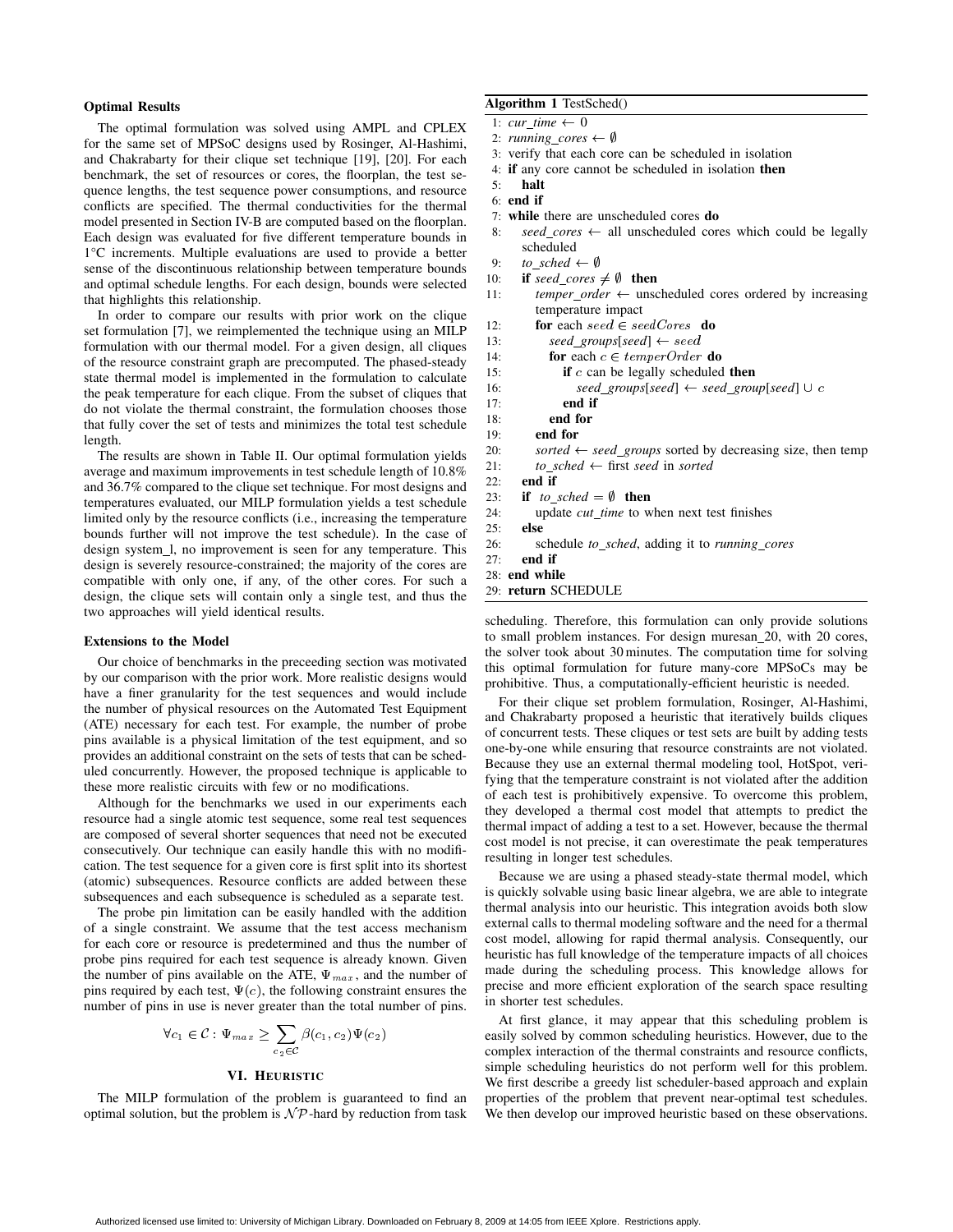

Figure 3. Example schedule illustrating the benefit of the lookahead heuristic.

List Scheduler: Based on the intuition that tests with greater temperature impact (i.e., increase in peak temperature) should be scheduled early to maximize the chance that a temperature-compatible test will still be available to schedule concurrently, it seems that a greedy list scheduler, with the tests sorted in decreasing order of temperature impact, may be sufficient. However, this method does not perform well because it neglects future effects on resource conflicts due to scheduling a test sequence for a certain core.

An example of this is shown in Figure 3. The example MPSoC consists of six cores, each with a single test. The floorplan, test compatability graph, and test power consumptions and lengths are shown in Figure 3(a). Cores 1 and 2 have much higher power consumptions than the other cores, and thus will have higher temperature impacts. Consequently, they are scheduled first by the list scheduler, as shown in Figure 3(b). Unfortunately, as mentioned above, this decision is made without considering the resource conflicts. In this design, cores 2, 3, and 4 could be scheduled concurrently. However, scheduling cores 1 and 2 at the same time prevents cores 3 and 4 from performing their entire test sequences in parallel with core 2.

Lookahead Heuristic: We propose a heuristic incorporating a lookahead scheme to make a selection. Because the lookahead heuristic takes into account the impacts on both temperature and resource conflicts, this approach allows for a good trade-off between computational complexity and the quality of the generated test schedule. This improvement is illustrated for the prior example in Figure 3. The lookahead heuristic identifies the future resource conflicts caused by scheduling cores 1 and 2 together, and instead first schedules cores 2, 3, and 4. This allows for full concurrent execution of these test sequences, leading to an improved (and in this case, optimal) test length.

For a given problem instance, the algorithm first checks that each core can be scheduled in isolation without violating the temperature constraint (line 3). If a test sequence cannot be scheduled alone, then there is no legal schedule and the designer must raise the temperature bound, reduce the power consumption of the violating cores, or improve the cooling solution. If a legal schedule is possible, the algorithm proceeds.

The algorithm iteratively schedules tests in the following manner. During each iteration, the remaining unscheduled tests are checked to determine which can be started at the current time without violating any resource constraints with the already executing cores or violating the temperature constraint (line 8). If no tests can be scheduled at the current time (line 10), the time is updated to the next time that a currently running test finishes (line 24). Each test that can be scheduled is used as a *seed* to generate a group of unscheduled tests that could be scheduled together. These groups are used to provide a measure of the future impact of scheduling the associated seed test at the current time. The seed with the best group is scheduled and the process is repeated. Note that only this seed, and not its entire group, is scheduled.

To build a group, the unscheduled tests are ordered by increasing peak temperature, if that test and the seed were scheduled (line 11). Tests are then added to the group in order from the sorted list (line 14). A test that violates a resource constraint cannot be added and any test that violates the temperature constraint cannot be added (line 15). In this way, each group is built to approximate the maximum-size set of tests that can be started at the current time, given that the seed test is scheduled. The seed with the largest group is then scheduled (lines 20-21). Ties in group size are broken using the temperature impact of the entire group. If a tie still remains, the seed for the group, among the largest groups, with the highest peak temperature is chosen and scheduled.

The preceding algorithm computes peak temperatures by expressing Equations 1 and 2 of the phased steady-state thermal model as a system of equations of the form  $A \times T + B = 0$ , with size  $(2 \times |\mathcal{C}|)^2$ , where **A** is a matrix of thermal conductances and *B* is a vector of power consumptions for operating cores. Because the matrix  $A$  is fixed by the floorplan, its inverse need only be computed once. Only the power vector  $B$  needs to be updated for each calculation. The temperature vector  $T$  can thus be computed with a matrix multiplication. Consequently, the time complexity of the heuristic is  $\mathcal{O}(|\mathcal{C}|^3 \cdot |\mathcal{C}|^2)$  or  $\mathcal{O}(|\mathcal{C}|^5)$ .

# Heuristic Results

The heuristic was implemented in Python and tested on the same designs as the optimal MILP formulation, using the packaged thermal model parameters. Evaluating these 30 problem instances (6 designs at 5 temperature bounds each) took 10.5 s, or on average 0.3 s each, on a 2.1 GHz AMD Athlon XP 3000 processor with 2.5 GB of RAM. Based on these running times and the algorithm's complexity, it should scale for MPSoCs with hundreds of cores.

A comparison of the schedule lengths generated by the two methods is shown in Table II. For these data, the heuristic produces schedules with finish times within 0.5% of the optimal schedule on average, and within 11.1% of the optimal solution in the worst case. For four of the six designs, the heuristic returns optimal schedules for all five temperature bounds tested. It never returns a schedule length that is longer than the clique set method and yields an average improvement of 10.5% compared to the best existing prior work.

#### Dynamic Thermal Effects

It is possible for the steady-state peak temperature to be slightly less than the dynamic or transient peak temperature, due to *dynamic thermal effects*. The temperatures of real materials change gradually, even in response to an instantaneous change in power consumption. Consider two adjacent cores  $M$  and  $N$ . At time  $t$ ,  $M$  finishes its test sequence and  $N$  begins its sequence. Although both cores are never executing tests at the same time, just after time  $t$ , core  $N$  will be heating up and core  $M$  will still be hot. Thus, as the system transitions from the steady-state temperatures for the test of core